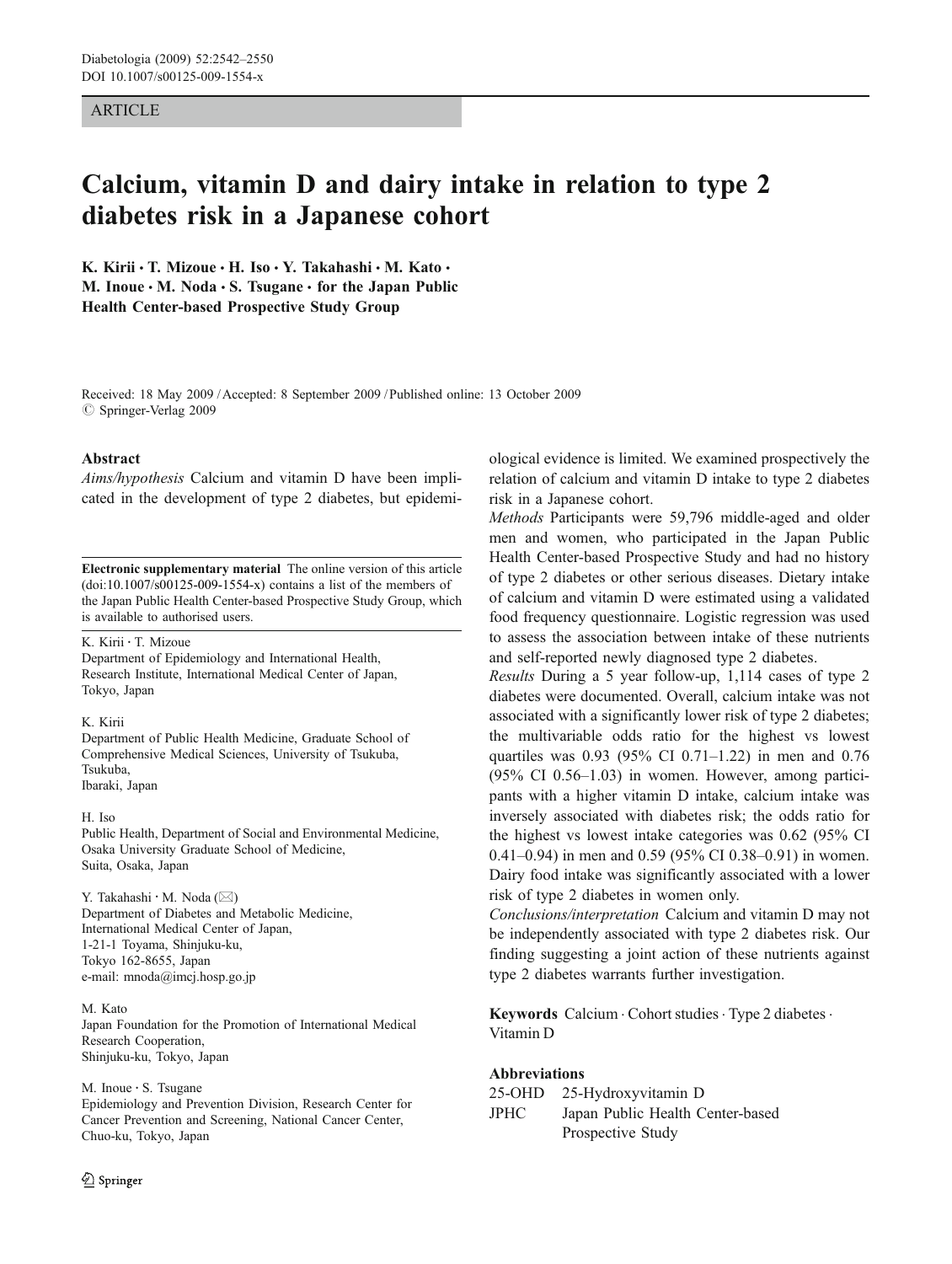#### Introduction

The number of people with type 2 diabetes has been increasing worldwide, with an estimated prevalence of 2.8% in 2000 and 4.4% in 2030 [[1](#page-7-0)]. According to community-based studies, the prevalence of diabetes in Japan has rapidly increased during the past two decades [\[2](#page-7-0)]. Insight into the role of dietary factors in the development of diabetes may contribute to its prevention.

In experimental studies, calcium and vitamin D have been shown to improve pancreatic beta cell function and peripheral insulin sensitivity [\[3](#page-7-0)–[5](#page-7-0)]. In humans, evidence on this issue so far is mainly derived from cross-sectional studies as reviewed [\[6](#page-7-0)], while findings from prospective studies are limited and inconsistent. Two cohort studies found a moderate, but not statistically significant association between dietary calcium intake and the risk of diabetes after adjustments for other dietary factors [\[7](#page-8-0), [8\]](#page-8-0), although the association with supplemental intake was statistically significant. A high intake of dairy foods, a major food source of calcium, has also been shown to be associated with a lower risk of type 2 diabetes [[7](#page-8-0)–[10\]](#page-8-0). Similarly, vitamin D intake from supplement [\[7](#page-8-0)] or supplement plus diet [[11](#page-8-0)], but not from diet alone was associated with a lower incidence of diabetes. As regards blood vitamin D, a prospective study in Finland showed an inverse association between serum 25-hydroxyvitamin D (25-OHD) concentrations and the risk of type 2 diabetes [\[12](#page-8-0)]. However, in a large-scale randomised controlled trial in US American women [[13\]](#page-8-0), calcium plus vitamin  $D_3$  supplementation did not reduce the risk of developing diabetes over 7 years of follow-ups. Given the scarcity and inconsistency of prospective evidence [\[6](#page-7-0)], it is unclear whether these nutrients prevent type 2 diabetes.

To the best of our knowledge, there are no reports on the relation between both calcium and vitamin D intake, and the incidence of type 2 diabetes in the Japanese population, which consumes, on average, a relatively low amount of calcium [\[14\]](#page-8-0). We therefore examined the associations of calcium, vitamin D and dairy foods intake with the risk of type 2 diabetes in a large-scale cohort of the Japanese population. Since calcium and vitamin D have been hypothesised to act jointly, rather than independently, in reducing the risk of diabetes [\[7](#page-8-0)], we also explored their combined effect on the risk of type 2 diabetes.

## Methods

Study cohort The Japan Public Health Center-based Prospective Study (JPHC) was established in 1990 for cohort I and in 1993 for cohort II. Details of the study design have been described elsewhere [[15\]](#page-8-0). The participants of cohort I included residents, aged 40 to 59 years, in five Japanese Public Health Center areas (Iwate, Akita, Nagano, Okinawa and Tokyo); the participants of cohort II included residents, aged 40 to 69 years, in six Public Health Center areas (Ibaraki, Niigata, Kouchi, Nagasaki, Okinawa and Osaka). Study participants were informed about the objectives of the study and those who responded to the survey questionnaire were regarded as consenting to participate in the study. This study was approved by the institutional review board of the National Cancer Center, Tokyo, Japan.

Questionnaire surveys A questionnaire survey was conducted at baseline and at the 5- and 10-year follow-ups. Information on medical history and health-related lifestyles, including smoking, drinking and dietary habits, was obtained in each survey. In the present analysis, we used data from the 5-year survey, which was carried out in 1995 for cohort I and in 1998 for cohort II, as baseline. We did this because the questionnaire used for that survey contained more comprehensive information on food intake than that used for the first survey.

*Participants* Within the study population at baseline  $(n=$ 140,420), we excluded residents of two areas (Tokyo and Osaka) because of the differences in recruitment criteria. Of the remaining 116,672 individuals, 95,373 (82%) responded to the baseline survey. Of these, 80,128 (84%) completed a questionnaire at the 5-year survey, which provided the baseline of the present analysis. Of these, 71,075 (89%) responded to a questionnaire at the 10-year follow-up. We excluded individuals with a history of stroke, cardiovascular disease, cancer, chronic liver disease or kidney disease  $(n=$ 10,694) at the first and 5-year follow-up surveys. We also excluded those with >3 and <3 standard deviations of energy intake ( $n=585$ ). As a result, 59,796 individuals (25,877 men, 33,919 women) were analysed.

Food frequency questionnaire The food frequency questionnaire used for the 5-year follow-up survey included questions about 147 food and beverage items with standard portions/units and eating frequency. Nine response options were available for eating frequency: rarely, one to two times/month, 1 to 2 days/week, 3 to 4 days/week, 5 to 6 days/week, once a day, two to three times/day, four to six times/day and  $\geq$ 7 times/day. Slightly different options were used for beverage intake: rarely, 1 to 2 days/week, 3 to 4 days/week, 5 to 6 days/week, once a day, two to three times/day, four to six times/day, seven to nine times/day and  $\geq$ 10 times/day. A standard portion size was specified for each food item and the respondents were asked to choose their usual portion from among three categories: less than half, same and more than 1.5 times the standard portion. We calculated the average daily intake of nutrients,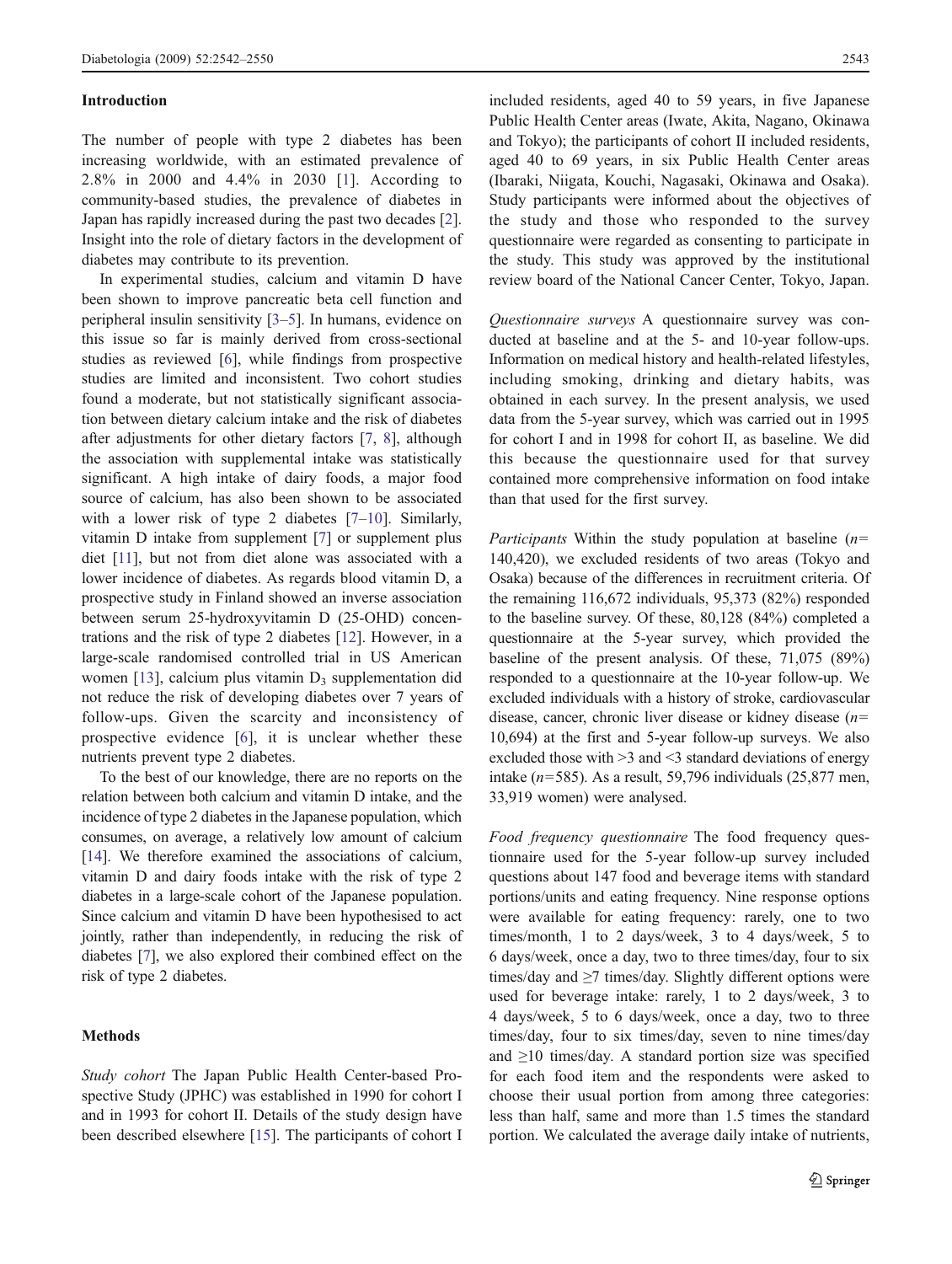including calcium and vitamin D, by multiplying the frequency of the consumption of each food by its nutrient content per serving and totalling the nutrient intake for all food items. In Japan, vitamin D fortification of dairy products was not a common practice at the time of survey. The validity of the dietary calcium and vitamin D intake was assessed in a sub-sample of the cohort by comparing the estimated intake according to the questionnaire with that based on dietary records [[16](#page-8-0)]. The Spearman's correlation coefficients of the energy-adjusted intake of calcium and vitamin D between the questionnaire and the dietary records were 0.54 and 0.77 for the men in cohort I, 0.68 and 0.56 for the men in cohort II, 0.45 and 0.43 for the women in cohort I and 0.68 and 0.52 for the women in cohort II, respectively [[16\]](#page-8-0).

Ascertainment of diabetes mellitus In the 10-year follow-up questionnaire, study participants were asked if they had ever been diagnosed as having diabetes and, if so, when the initial diagnosis had been made. Because the 5-year survey was used as baseline in the present study, only participants who were subsequently diagnosed (i.e. after 1995 for cohort I and after 1998 for cohort II) were regarded as incident cases during the follow-up. We did not obtain information on the type of diabetes; however, considering the minimum age of the study population (45 years old at baseline [5-year survey]), we reasonably assumed that most reported cases were type 2 diabetes. To assess the validity of self-reported diabetes, we examined a series of medical records of some study participants in three districts of the study areas, finding that 94% of the self-reported cases of diabetes were confirmed by medical records [[17\]](#page-8-0). We also examined the sensitivity of self-reported diabetes among JPHC cohort I participants for whom data on plasma glucose were available from the 1990 health check-up. Of the 6,118 participants with plasma glucose data, 248 had self-reported diabetes. Of the 5,870 participants who did not have selfreported diabetes, 49 participants (0.83%) had diabetes based on a single measurement and according to the diagnostic standards commonly used in Japan at that time (1990), i.e.: (1) fasting plasma glucose  $\geq$ 7.8 mmol/l; and (2) casual plasma glucose  $\geq$ 11 mmol/l [\[18](#page-8-0)]. Taking into account the above-mentioned positive predictive value, the sensitivity and specificity of self-reported diabetes were 82.9% and 99.7%, respectively.

Statistical analysis Analyses were performed on men and women, separately. Dietary intakes of calcium and vitamin D were adjusted for total energy intake using the residual method [[19](#page-8-0)]. Baseline characteristics were presented according to quartiles of dietary calcium and vitamin D intake, and their trend associations assessed using a linear regression analysis for continuous variables or a logistic regression for categorical variables, with the median value of calcium or vitamin D intake in each category assigned to the corresponding category. A logistic regression analysis was used to assess the associations of the dietary intake of calcium, vitamin D and dairy food with the incidence of type 2 diabetes. The odds ratios and 95% CIs were calculated for each quartile of intake using the lowest consumption category as a reference. All logistic regression analyses were adjusted for age (year; continuous) and study area (nine Public Health Centers). The multivariate analyses were additionally adjusted for the following nine factors: (1) BMI (<21, 21-22.9, 23-24.9, 25-26.9 or  $\geq$ 27 kg/m<sup>2</sup>); (2) family history of diabetes mellitus (yes or no); (3) smoking status (none, past, current smoking <20 cigarettes/ day or current smoking  $\geq 20$  cigarettes/day); (4) alcohol intake (men: none, <150, 150–299, 300–449 or ≥450 g ethanol per week; women: none, <150, 150–299 or  $\geq$ 300 g ethanol per week); (5) history of hypertension (yes or no); (6) exercise frequency (less than once/week or once or more times per week); (7) coffee consumption (none, less than daily, 1 cup/day,  $\geq$ 2–3 cups/day); (8) energy-adjusted magnesium intake (mg; continuous); and (9) total energy intake (kJ; continuous). The above analyses were also performed for selected foods containing high amounts of calcium: total dairy products, milk, cheese and yogurt. The analysis for calcium was stratified according to vitamin D intake (less than median or median or greater) to assess whether vitamin D had a modifying effect on the association between calcium and diabetes risk. Similarly, we examined the above associations according to BMI (<25 or  $\geq$ 25 kg/m<sup>2</sup>), smoking status (non-smokers or current smokers) and drinking status (non-drinkers or current drinkers), since these variables are known to be associated with the risk of type 2 diabetes and might modify nutrient– diabetes associations. An interaction term of two exposure variables was created and added in the model to assess a statistical interaction. Tests for trends were assessed by assigning the median intake value of each quartile of nutrients or food intake in each category. All  $p$  values were two sided; statistical significance was determined at  $p < 0.05$ .

#### Results

During the 5-year follow-up period, 1,114 participants were newly diagnosed with diabetes (634 men [2.4%], 480 women [1.4%]). Table [1](#page-3-0) shows the potential confounders according to dietary calcium and vitamin D intake at baseline. The dietary intake of calcium was positively associated with age and sports participation in both sexes, but was inversely associated with current smoking and heavy alcohol drinking in both sexes, and with BMI and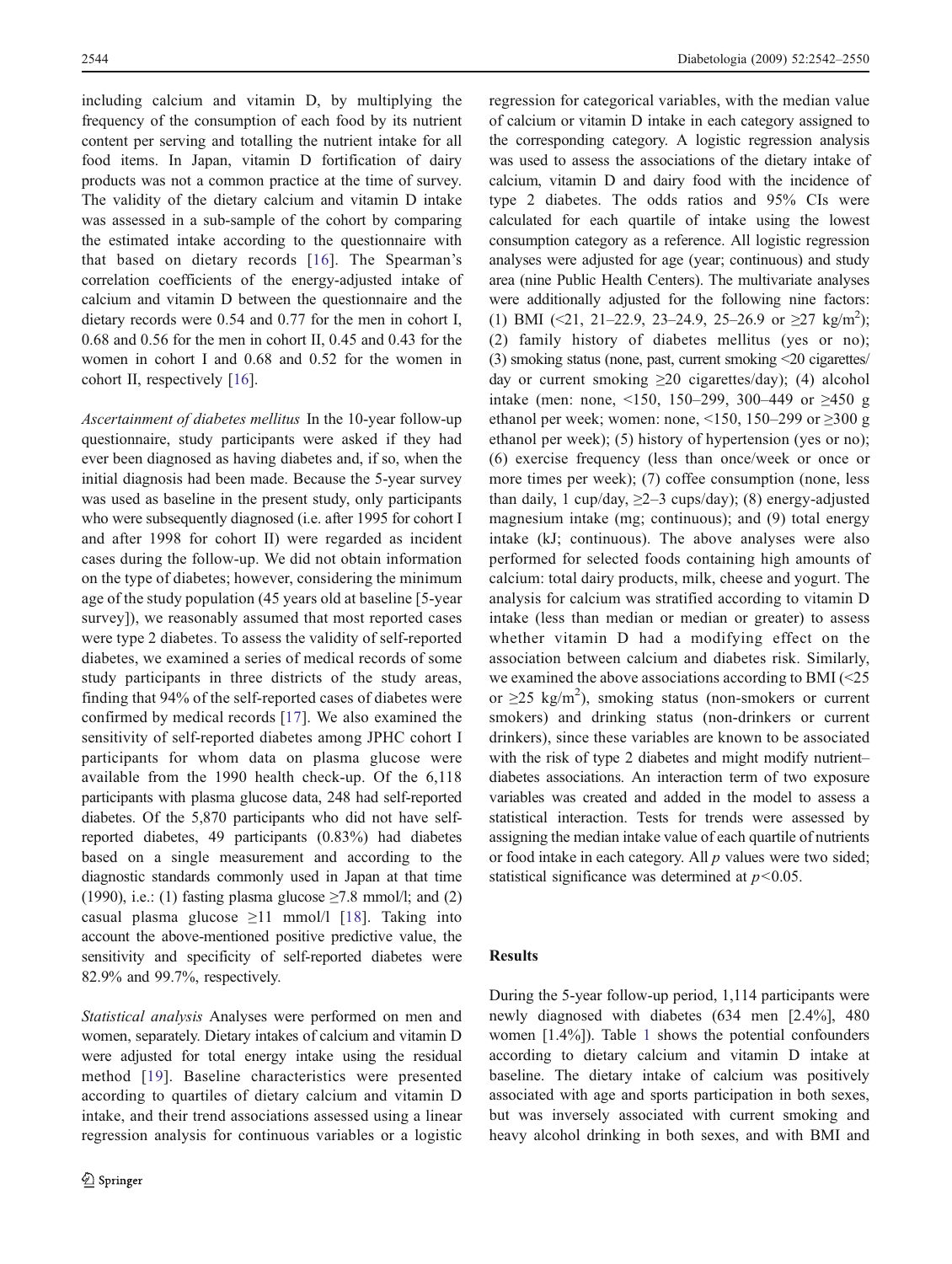<span id="page-3-0"></span>

| 55 (8)<br>BMI $(kg/m^2)$<br>Characteristic<br>Age, years<br>Calcium |            | Men (quartiles of intake) |                  |                  |                |                  | Women (quartiles of intake) |           |               |                                |
|---------------------------------------------------------------------|------------|---------------------------|------------------|------------------|----------------|------------------|-----------------------------|-----------|---------------|--------------------------------|
|                                                                     | Lowest     | Second                    | Third            | Highest          | p value, trend | Lowest           | Second                      | Third     | Highest       | value, trend<br>$\overline{a}$ |
|                                                                     |            |                           |                  |                  |                |                  |                             |           |               |                                |
|                                                                     |            | 56 (8)                    | $57(8)$          | $58(8)$          | 0.001          | 57(8)            | 57 (8)                      | 57(8)     | 58 (8)        | 0.001                          |
|                                                                     | 23.6 (2.9) | 23.6 (2.8)                | 23.5(2.8)        | 23.6 (2.8)       | 0.33           | 23.7 (3.2)       | 23.5(3.1)                   | 23.5(3.0) | 23.4(3.0)     | 0.001                          |
| 5.6<br>Family history of diabetes (%)                               |            | 6.6                       | 5.9              | 6.1              | 0.03           | 5.5              | 5.8                         | 6.1       | 6.1           | 0.003                          |
| 53.8<br>Current smokers (%)                                         |            | 50.5                      | 45.2             | 37.9             | 0.001          | $7.0\,$          | 4.5                         | 3.5       | 3.5           | 0.001                          |
| 67.6<br>Alcohol intake $\geq$ 150 g/week (%)                        |            | 55.8                      | 47.8             | 34.0             | 0.001          | 4.6              | 2.4                         | 1.4       | $1.0\,$       | 0.001                          |
| 16.3<br>Sports $\geq$ 1 time/week (%)                               |            | 19.2                      | 22.2             | 26.6             | 0.001          | 14.7             | 19.0                        | 21.3      | 25.7          | 0.001                          |
| 21.9<br>Antihypertensive medication (%)                             |            | 21.7                      | 22.3             | 23.0             | 0.005          | 22.1             | 22.1                        | 23.3      | 23.3          | 0.197                          |
| 31.4<br>Coffee ≥1 cup/day (%)                                       |            | 34.1                      | 32.0             | 30.4             | 0.97           | 38.9             | 35.8                        | 33.5      | 31.5          | 0.001                          |
| Dietary intake (median)                                             |            |                           |                  |                  |                |                  |                             |           |               |                                |
| 254<br>Calcium (mg/day)                                             |            | 356                       | 457              | 629              | 0.001          | 356              | 487                         | 608       | 810           | 0.001                          |
| 7.7<br>Vitamin D (µg/day)                                           |            | 9.7                       | 10.3             | 10.9             | 0.001          | 8.3              | 9.7                         | 10.4      | $10.1\,$      | 0.001                          |
| 245<br>Magnesium (mg/day)                                           |            | 286                       | 307              | 331              | 0.001          | 248              | 281                         | 298       | 314           | 0.001                          |
| $\overline{21}$<br>Dairy products (median) (g)                      |            | 68                        | 180              | 260              | < 0.001        | 39               | 124                         | 214       | 304           | 0.001                          |
| $\overline{0}$ .<br>Calcium supplement use (%)                      |            | 0.2                       | 0.2              | $\overline{0}$ . | 0.34           | $\overline{0.5}$ | 0.4                         | 0.6       | 0.7           | 0.07                           |
| Vitamin D                                                           |            |                           |                  |                  |                |                  |                             |           |               |                                |
| 56 (8)<br>Age (years)                                               |            | 56(8)                     | 57 (8)           | 58(8)            | 0.001          | 58(8)            | 56 (8)                      | 57(8)     | 58 $(7)$      | 0.001                          |
| BMI (kg/m <sup>2</sup> )                                            | 23.7 (2.9) | 23.6 (2.8)                | 23.5(2.8)        | 23.4(2.8)        | 0.001          | 23.7 (3.2)       | 23.5(3.1)                   | 23.4(3.0) | 23.5(3.1)     | 0.001                          |
| 5.7<br>Family history of diabetes (%)                               |            | 5.8                       | 6.3              | 6.5              | 0.001          | 4.9              | 6.5                         | 6.5       | 5.6           | 0.046                          |
| 46.8<br>Current smokers (%)                                         |            | 47.2                      | 46.8             | 46.6             | 0.001          | 4.7              | 4.5                         | 4.6       | 4.6           | 0.001                          |
| 57.4<br>Alcohol intake $\geq$ 150 g/week (%)                        |            | 52.9                      | 50.6             | 44.5             | 0.001          | 2.8              | 2.4                         | 2.5       | $1.8\,$       | 0.001                          |
| 21.0<br>Sports ≥1 time/week (%)                                     |            | 22.2                      | 21.1             | 19.9             | 0.01           | 20.7             | 21.0                        | 20.4      | 18.8          | 0.001                          |
| 20.5<br>Antihypertensive medication (%)                             |            | 21.5                      | 22.8             | 24.1             | 0.02           | 23.4             | 20.9                        | 21.9      | 24.7<br>26.2  | 0.01                           |
| 37.6<br>Coffee ≥1 cup/day (%)                                       |            | 34.4                      | 30.5             | 25.6             | 0.001          | 41.9             | 38.7                        | 33.0      |               | 0.001                          |
| Dietary intake (median)                                             |            |                           |                  |                  |                |                  |                             |           |               |                                |
| 348<br>Calcium (mg/day)                                             |            | 403                       | 423              | 439              | 0.001          | 495              | 548                         | 565       | 568           | 0.001                          |
| 4.7<br>Vitamin D (µg/day)                                           |            | $\overline{8.1}$          | 11.5             | $18.0\,$         | 0.001          | 4.8              | 8.1                         | 11.4      | $17.4$<br>301 | 0.001                          |
| 265<br>Magnesium (mg/day)                                           |            | 284                       | 298              | 315              | 0.001          | 264              | 278                         | 289       |               | 0.001                          |
| $70\,$<br>Dairy products (median) (g)                               |            | 121                       | 130              | 114              | 0.54           | 123              | 195                         | 200       | 164           | 0.001                          |
| 0.2<br>Calcium supplement use (%)                                   |            | 0.2                       | $\overline{0}$ . | $\overline{0}$ . | 0.10           | 0.6              | 0.7                         | 0.4       | 0.4           | 0.02                           |

 $\underline{\textcircled{\tiny 2}}$  Springer

Intake of calcium, vitamin D and magnesium were adjusted for total energy intake

Intake of calcium, vitamin D and magnesium were adjusted for total energy intake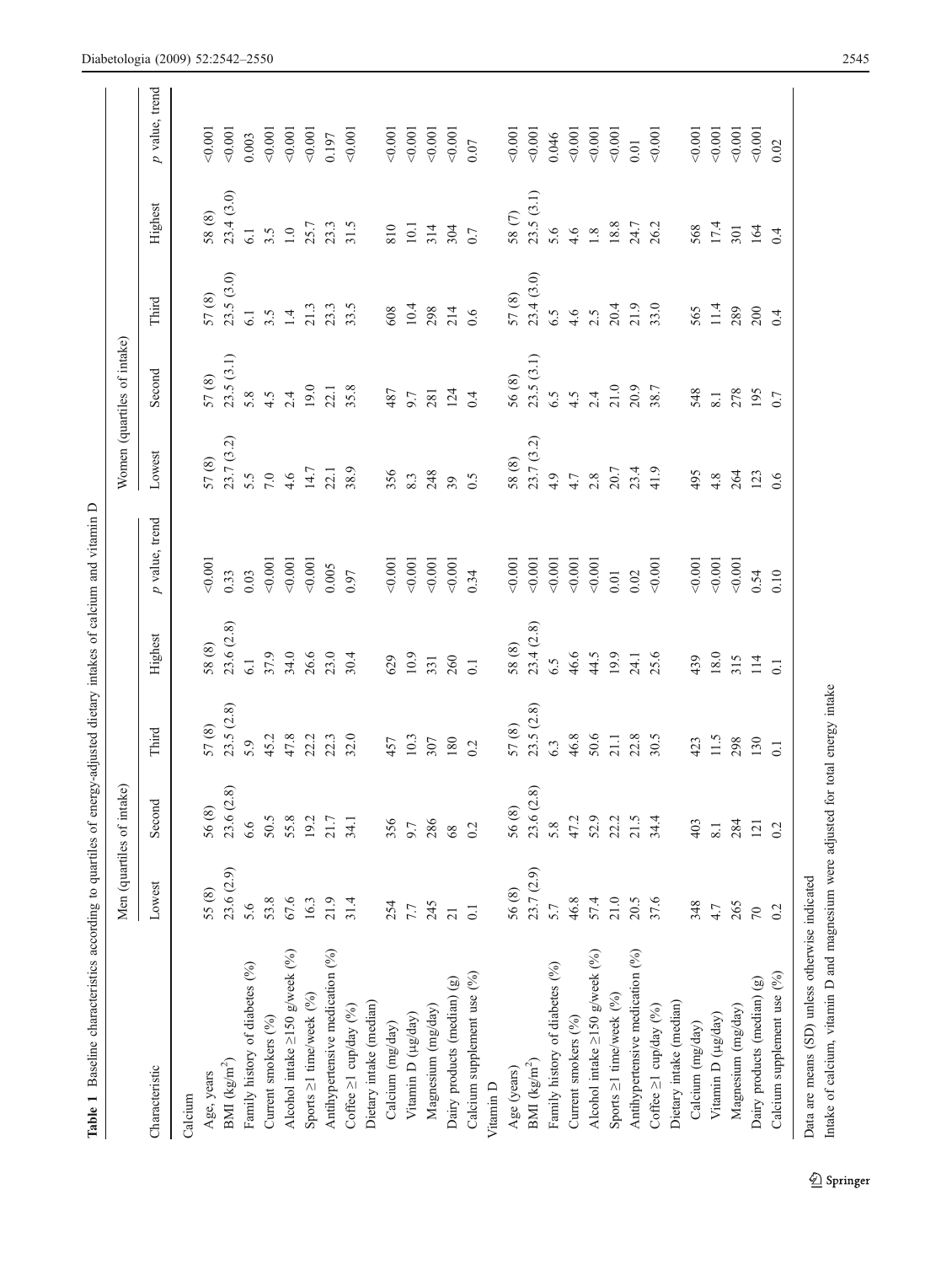<span id="page-4-0"></span>coffee consumption among women. The dietary intake of vitamin D was positively associated with age in both sexes, but was inversely associated with BMI, heavy alcohol intake, sports participation and coffee consumption in both sexes, and with calcium supplement use among women.

In the analysis with adjustments for age and area only, we observed a statistically significant inverse association between dietary calcium intake and the risk of type 2 diabetes in women (Table 2). The odds ratio comparing the highest vs lowest quartile group of calcium intake was 0.74 (95% CI 0.57–0.96;  $p=0.039$  for trend) among women. The association was slightly attenuated and no longer statistically significant after further adjustment for other potential confounders. The multivariable odds ratio for the highest vs lowest quartiles of calcium intake was 0.76 (95% CI 0.56–1.03;  $p=0.095$  for trend) among women. The exclusion

of calcium supplement users from the analysis  $(n=25.836$  for men,  $n=33,735$  for women) did not notably alter the results; the odds ratio was  $0.77$  (95% CI 0.56–1.04;  $p=0.116$  for trend) among women. There was no association between calcium intake and the risk of diabetes in men. Vitamin D intake alone was not appreciably associated with the risk of type 2 diabetes either in men or in women. Additional adjustment of saturated fat intake did not appreciably alter these results (data not shown).

In women, the intake of dairy foods was significantly inversely associated with the risk of type 2 diabetes. In models with adjustment of age and area only, the odds ratios for the highest vs lowest intake category were 0.65 (95% CI 0.49–0.88; p=0.007 for trend), 0.79 (95% CI 0.64–0.97;  $p=0.02$  for trend), 0.94 (95% CI 0.68–1.30;  $p=$ 0.71 for trend) and 0.72 (95% CI 0.55–0.93;  $p=0.04$  for

Table 2 ORs of type 2 diabetes according to quartiles of energy-adjusted dietary intake of calcium and vitamin D

| Intake per quartile and sex | At risk $(n)$ | Cases $(n)$ | Age- and area-adjusted<br>OR (95% CI) | Multivariable<br>OR (95% CI)* |
|-----------------------------|---------------|-------------|---------------------------------------|-------------------------------|
| Calcium                     |               |             |                                       |                               |
| Men                         |               |             |                                       |                               |
| Lowest                      | 6,469         | 174         | 1.00                                  | 1.00                          |
| Second                      | 6,469         | 143         | $0.82(0.66-1.03)$                     | $0.83(0.66-1.05)$             |
| Third                       | 6,470         | 162         | $0.93(0.75-1.16)$                     | $0.97(0.76-1.24)$             |
| Highest                     | 6,469         | 155         | $0.89(0.71-1.11)$                     | $0.93(0.71-1.22)$             |
| $p$ value for trend         |               |             | 0.52                                  | 0.95                          |
| Women                       |               |             |                                       |                               |
| Lowest                      | 8,479         | 134         | 1.00                                  | 1.00                          |
| Second                      | 8,480         | 118         | $0.88(0.69-1.14)$                     | $0.90(0.70-1.18)$             |
| Third                       | 8,480         | 126         | $0.94(0.73-1.20)$                     | $0.95(0.73-1.25)$             |
| Highest                     | 8,480         | 102         | $0.74(0.57-0.96)$                     | $0.76(0.56-1.03)$             |
| $p$ value for trend         |               |             | 0.039                                 | 0.095                         |
| Vitamin D                   |               |             |                                       |                               |
| Men                         |               |             |                                       |                               |
| Lowest                      | 6,469         | 156         | 1.00                                  | 1.00                          |
| Second                      | 6,469         | 182         | $1.20(0.96-1.49)$                     | $1.17(0.93 - 1.46)$           |
| Third                       | 6,470         | 145         | $0.96(0.76-1.21)$                     | $0.93(0.73 - 1.18)$           |
| Highest                     | 6,469         | 151         | $1.01(0.79-1.28)$                     | $0.96(0.74-1.23)$             |
| $p$ value for trend         |               |             | 0.58                                  | 0.35                          |
| Women                       |               |             |                                       |                               |
| Lowest                      | 8,479         | 139         | 1.00                                  | 1.00                          |
| Second                      | 8,480         | 104         | $0.76(0.58-0.98)$                     | $0.77(0.59-1.00)$             |
| Third                       | 8,480         | 105         | $0.76$ $(0.58-0.99)$                  | $0.76(0.57-1.00)$             |
| Highest                     | 8,480         | 132         | $0.94(0.72 - 1.23)$                   | $0.88(0.67-1.16)$             |
| $p$ value for trend         |               |             | 0.94                                  | 0.67                          |

\*Adjusted further for age (continuous), area (nine Public Health Center areas), BMI (<21, 21–22.9, 23–24.9, 25–26.9 or  $\geq$ 27 kg/m<sup>2</sup>), family history of diabetes mellitus (yes or no), smoking status (none, past, current smoking <20 or ≥20 cigarettes/day), alcohol intake (men: none, <150, 150–299, 300–449 or ≥450 g ethanol/week; women: none, <150, 150–299 or ≥300 g ethanol/week), history of hypertension (yes or no), exercise frequency (less than once/week or ≥once/week), consumption of coffee (less than daily, 1–3 cups/day or ≥4 cups/day), energy-adjusted magnesium (continuous) and total energy (continuous)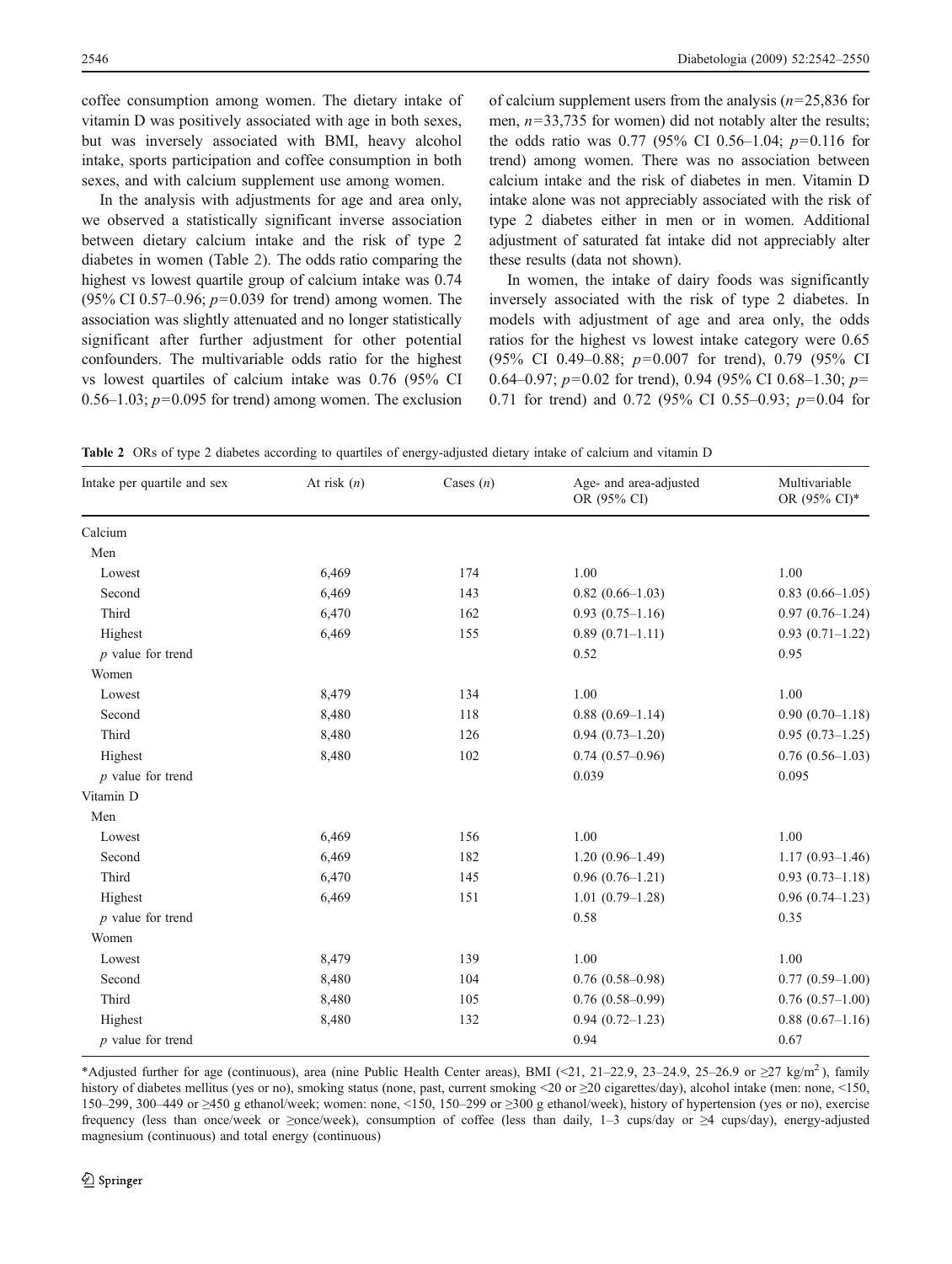trend) for total dairy products, milk, cheese and yogurt, respectively. In multivariable analyses, these associations were attenuated. No significant association between dairy product intake and the risk of diabetes was observed in men (Table 3). We repeated the above analyses without adjustment for intake of magnesium, a component of dairy foods, but the results were not materially changed (data not shown).

In a stratified analysis according to vitamin D intake, the inverse association between calcium intake and the risk of diabetes was more pronounced among participants who consumed a median or greater amount of vitamin D; the odds ratios (95% CI) for the highest vs lowest quartiles of calcium intake were 0.62 (0.41–0.94;  $p=0.050$  for trend) in men and  $0.59$   $(0.38-0.91; p=0.043$  for trend) in women (Table [4\)](#page-6-0). In contrast, calcium intake was not associated with the risk of diabetes in either sex in the lower vitamin D intake group. p for interaction between calcium (continuous) and vitamin D (dichotomous) was 0.02 and 0.06 for men and women, respectively. In stratified analyses according to BMI, smoking status or alcohol intake, the associations with calcium or vitamin D were not notably different between the stratified subgroups (data not shown).

#### **Discussion**

In this large-scale cohort of Japanese adults, intake of calcium and vitamin D was not associated with a significantly lower risk of type 2 diabetes. However, both in men and women there was a clear decreasing trend of type 2 diabetes risk with increasing dietary intake of calcium among persons with a higher vitamin D intake. Dairy food intake was inversely associated with the risk of type 2 diabetes in women, but not in men. To our knowledge, this is the first prospective study in a Japanese population to show an association between both calcium and vitamin D intake and the risk of type 2 diabetes.

Although calcium intake was not clearly associated with risk of type 2 diabetes, there was a suggestion of an inverse association in women. This finding appears to be consistent with results from studies in US American women showing a marginally significant inverse association with dietary calcium intake in multivariable analyses [[7,](#page-8-0) [8](#page-8-0)]. A notable finding in our study is that a distinct inverse association between calcium and the risk of diabetes was observed in the higher, but not in the lower vitamin D intake subgroup.

|  |  |  |  | Table 3 ORs of type 2 diabetes according to the intake of dairy products, milk, cheese and yogurt |
|--|--|--|--|---------------------------------------------------------------------------------------------------|
|--|--|--|--|---------------------------------------------------------------------------------------------------|

|                                    | Men           |             |                               | Women         |             |                               |  |
|------------------------------------|---------------|-------------|-------------------------------|---------------|-------------|-------------------------------|--|
| Intake $(g/day)$ per product group | At risk $(n)$ | Cases $(n)$ | Multivariable<br>OR (95% CI)* | At risk $(n)$ | Cases $(n)$ | Multivariable<br>OR (95% CI)* |  |
| Dairy products                     |               |             |                               |               |             |                               |  |
| < 50                               | 8,776         | 217         | 1.00                          | 7,674         | 136         | 1.00                          |  |
| $50 - 150$                         | 6,016         | 141         | $0.99(0.79-1.23)$             | 8,154         | 113         | $0.82(0.64 - 1.07)$           |  |
| $150 - 300$                        | 7,772         | 189         | $1.04(0.85-1.28)$             | 11,958        | 160         | $0.82(0.64 - 1.04)$           |  |
| $\geq 300$                         | 3,313         | 87          | $1.18(0.90-1.56)$             | 6,133         | 71          | $0.71(0.51-0.98)$             |  |
| $p$ value for trend                |               |             | 0.21                          |               |             | 0.054                         |  |
| Milk                               |               |             |                               |               |             |                               |  |
| $<$ 50                             | 12,102        | 304         | 1.00                          | 12,485        | 191         | 1.00                          |  |
| $50 - 100$                         | 732           | 19          | $1.07(0.66 - 1.72)$           | 1,282         | 23          | $1.29(0.83 - 2.01)$           |  |
| $100 - 200$                        | 4,463         | 98          | $0.90(0.71 - 1.13)$           | 6,349         | 98          | $1.08(0.84-1.39)$             |  |
| $\geq$ 200                         | 8,580         | 213         | $1.02(0.85-1.24)$             | 13,803        | 168         | $0.87(0.70-1.09)$             |  |
| $p$ value for trend                |               |             | 0.88                          |               |             | 0.16                          |  |
| Cheese                             |               |             |                               |               |             |                               |  |
| $\mathbf{0}$                       | 13,085        | 326         | 1.00                          | 16,939        | 253         | 1.00                          |  |
| $0.1 - 5$                          | 10,390        | 261         | $1.08(0.91-1.29)$             | 13,570        | 182         | $1.08(0.88 - 1.33)$           |  |
| $\geq 5$                           | 2,402         | 47          | $0.88(0.64 - 1.21)$           | 3,410         | 45          | $1.12(0.80-1.57)$             |  |
| $p$ value for trend                |               |             | 0.39                          |               |             | 0.56                          |  |
| Yogurt                             |               |             |                               |               |             |                               |  |
| $\theta$                           | 15,820        | 386         | 1.00                          | 12,551        | 209         | 1.00                          |  |
| $0.1 - 50$                         | 7,528         | 193         | $1.14(0.95-1.37)$             | 14,100        | 186         | $0.85(0.69-1.05)$             |  |
| $\geq 60$                          | 2,529         | 55          | $1.01(0.75-1.36)$             | 7,268         | 85          | $0.77(0.58-1.01)$             |  |
| $p$ value for trend                |               |             | 0.94                          |               |             | 0.13                          |  |

\*Adjusted variables as in Table [2](#page-4-0) (footnote)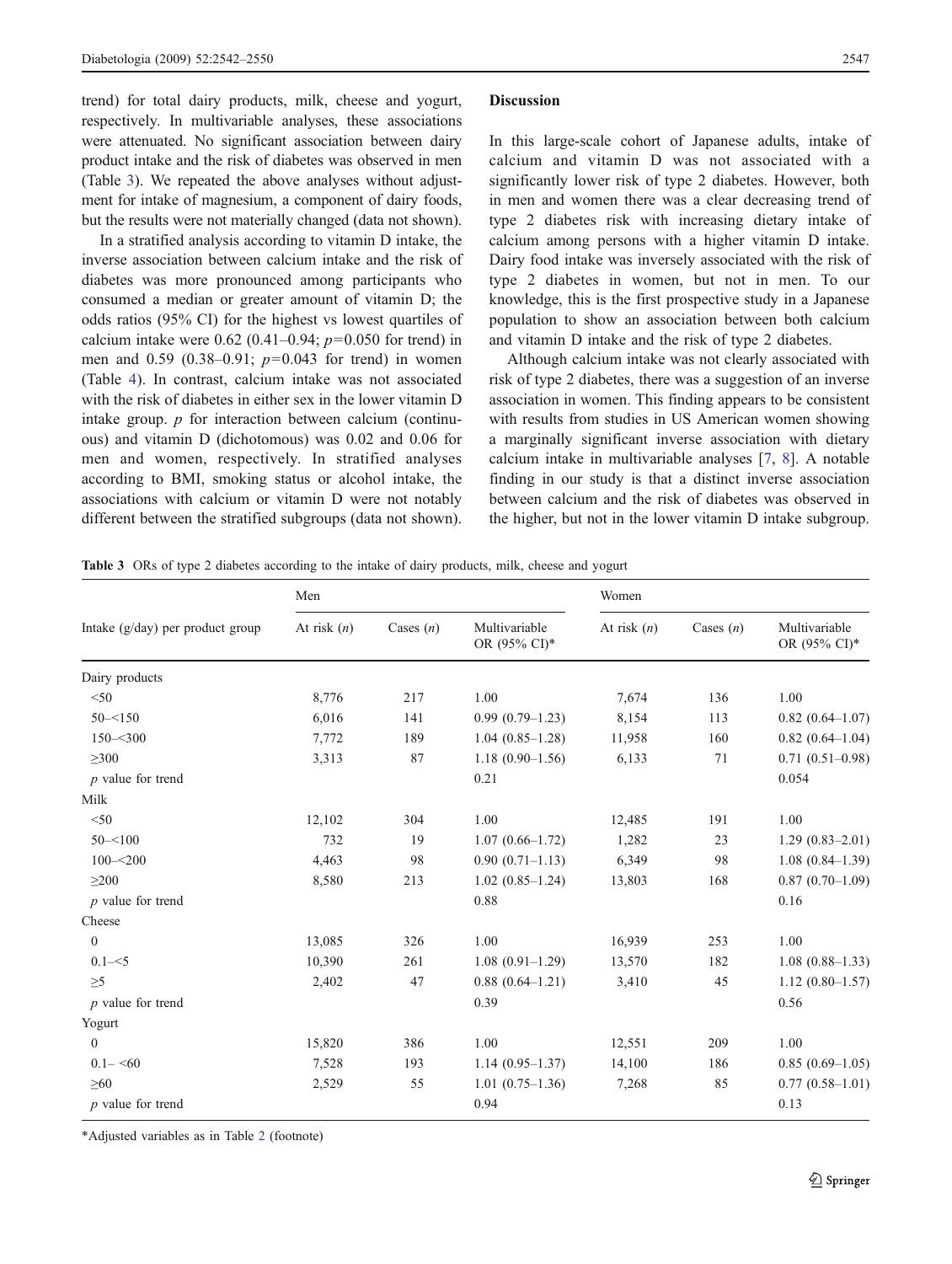<span id="page-6-0"></span>

|  |  |  |  |  |  |  |  |  | Table 4 Multivariable odds ratios of type 2 diabetes according to quartiles of calcium intake, stratified by median intake of vitamin D |  |
|--|--|--|--|--|--|--|--|--|-----------------------------------------------------------------------------------------------------------------------------------------|--|
|--|--|--|--|--|--|--|--|--|-----------------------------------------------------------------------------------------------------------------------------------------|--|

|                                                                                                   | Men           |             |                                           | Women         |             |                                           |  |
|---------------------------------------------------------------------------------------------------|---------------|-------------|-------------------------------------------|---------------|-------------|-------------------------------------------|--|
| Quartiles of calcium intake<br>per vitamin D intake                                               | At risk $(n)$ | Cases $(n)$ | Multivariable<br>OR $(95\% \text{ CI})^*$ | At risk $(n)$ | Cases $(n)$ | Multivariable<br>OR $(95\% \text{ CI})^*$ |  |
| Low vitamin D ( <median)< td=""><td></td><td></td><td></td><td></td><td></td><td></td></median)<> |               |             |                                           |               |             |                                           |  |
| Lowest                                                                                            | 4,166         | 107         | 1.00                                      | 5,053         | 73          | 1.00                                      |  |
| Second                                                                                            | 3,218         | 71          | $0.86(0.63-1.19)$                         | 4,195         | 63          | $1.14(0.79-1.63)$                         |  |
| Third                                                                                             | 2,870         | 73          | $1.01(0.72 - 1.41)$                       | 3,762         | 56          | $1.12(0.76-1.66)$                         |  |
| Highest                                                                                           | 2,684         | 87          | $1.31(0.92 - 1.89)$                       | 3,949         | 51          | $0.94(1.62-1.43)$                         |  |
| $p$ value for trend                                                                               |               |             | 0.08                                      |               |             | 0.70                                      |  |
| High vitamin $D$ ( $\geq$ median)                                                                 |               |             |                                           |               |             |                                           |  |
| Lowest                                                                                            | 2,303         | 67          | 1.00                                      | 3,426         | 61          | 1.00                                      |  |
| Second                                                                                            | 3,251         | 72          | $0.76(0.53-1.08)$                         | 4,285         | 55          | $0.70(0.48-1.02)$                         |  |
| Third                                                                                             | 3,600         | 89          | $0.87(0.61-1.25)$                         | 4,718         | 70          | $0.79(0.54-1.15)$                         |  |
| Highest                                                                                           | 3,785         | 68          | $0.62(0.41-0.94)$                         | 4,531         | 51          | $0.59(0.38-0.91)$                         |  |
| <i>p</i> value for trend                                                                          |               |             | 0.050                                     |               |             | 0.043                                     |  |

\*Adjustment variables, see Table [2](#page-4-0) (footnote)

 $p=0.02$  and  $p=0.06$  for interaction of calcium (continuous) and vitamin D (dichotomous), men and women respectively

This is in line with the hypothesis that calcium and vitamin D act jointly to protect against type 2 diabetes. In a prospective study among US American nurses [[7\]](#page-8-0), a combined daily intake of >1,200 mg of calcium and >800 IU of vitamin D was associated a 33% lower risk of type 2 diabetes compared with a daily intake of  $\leq 600$  mg and  $\leq 400$  IU respectively. Although the lowest risk was observed in persons with a combined high intake of calcium and vitamin D, the benefit of the two nutrients appears to be additive in the US study.

We found a marginally significant risk reduction associated with the highest intake of calcium and dairy products in women, but not in men. This sex-related difference in association could be ascribed to chance, but another explanation is possible. Thus in the present cohort, women consumed greater amounts of calcium and dairy products than men, with median daily calcium intake at 404 mg for men and 546 mg for women and that for dairy products at 111 g for men and 171 g for women. If apparent risk reduction is observed only above a certain intake level, comparatively lower intake of calcium and dairy products in men than in women could explain the observed discrepancy in association.

A few intervention studies have examined the effects of the combined intake of calcium and vitamin D on type 2 diabetes, but their results have been inconsistent. Specifically, supplementation with 400 IU of vitamin D and 1,000 mg of calcium did not reduce the risk of type 2 diabetes over a 7-year followup among participants with normal and impaired fasting glucose levels [\[13](#page-8-0)]. In another trial of 221 elderly persons with normal glucose tolerance, combined supplementation with 700 IU of vitamin D and 500 mg of calcium citrate malate had no effect on glycaemia or insulin resistance during a 3-year follow-up, compared with the placebo group [\[20](#page-8-0)]. In that study, however, the administration of calcium and vitamin D supplements significantly attenuated the increase in fasting glycaemia and insulin resistance among participants with impaired fasting glucose, compared with control participants [\[20\]](#page-8-0).

Regarding the intake of dairy foods, we found statistically significant inverse associations with the risk of type 2 diabetes in age- and area-adjusted analyses in women, but the association was attenuated after multivariable adjustments. An inverse association with type 2 diabetes has been reported for the intake of dairy foods in men [[9](#page-8-0)] and women [[7\]](#page-8-0), for the intake of low-fat dairy foods in women [\[8](#page-8-0), [10](#page-8-0)] and for yogurt intake in men [[9\]](#page-8-0) and women [[10\]](#page-8-0). Our study did not find a risk reduction associated with milk intake, a finding consistent with the results of American studies [[9,](#page-8-0) [10\]](#page-8-0), although one study [\[9](#page-8-0)] reported a lower risk of type 2 diabetes with low-fat milk intake.

Vitamin D intake was not independently associated with the risk of type 2 diabetes in our study. Two prospective studies have shown an inverse association with supplemental [\[7](#page-8-0)] and total [\[11\]](#page-8-0) vitamin D intake, but not with dietary vitamin D intake. A possible explanation for the lack of association with dietary vitamin D in our study and in others is the fact that sunlight-induced cutaneous synthesis of vitamin D also contributes to systemic vitamin D levels [\[4](#page-7-0)]. Consequently, dietary vitamin D intake alone may not explain the overall vitamin D status. Data from the present study population do not enable us to examine the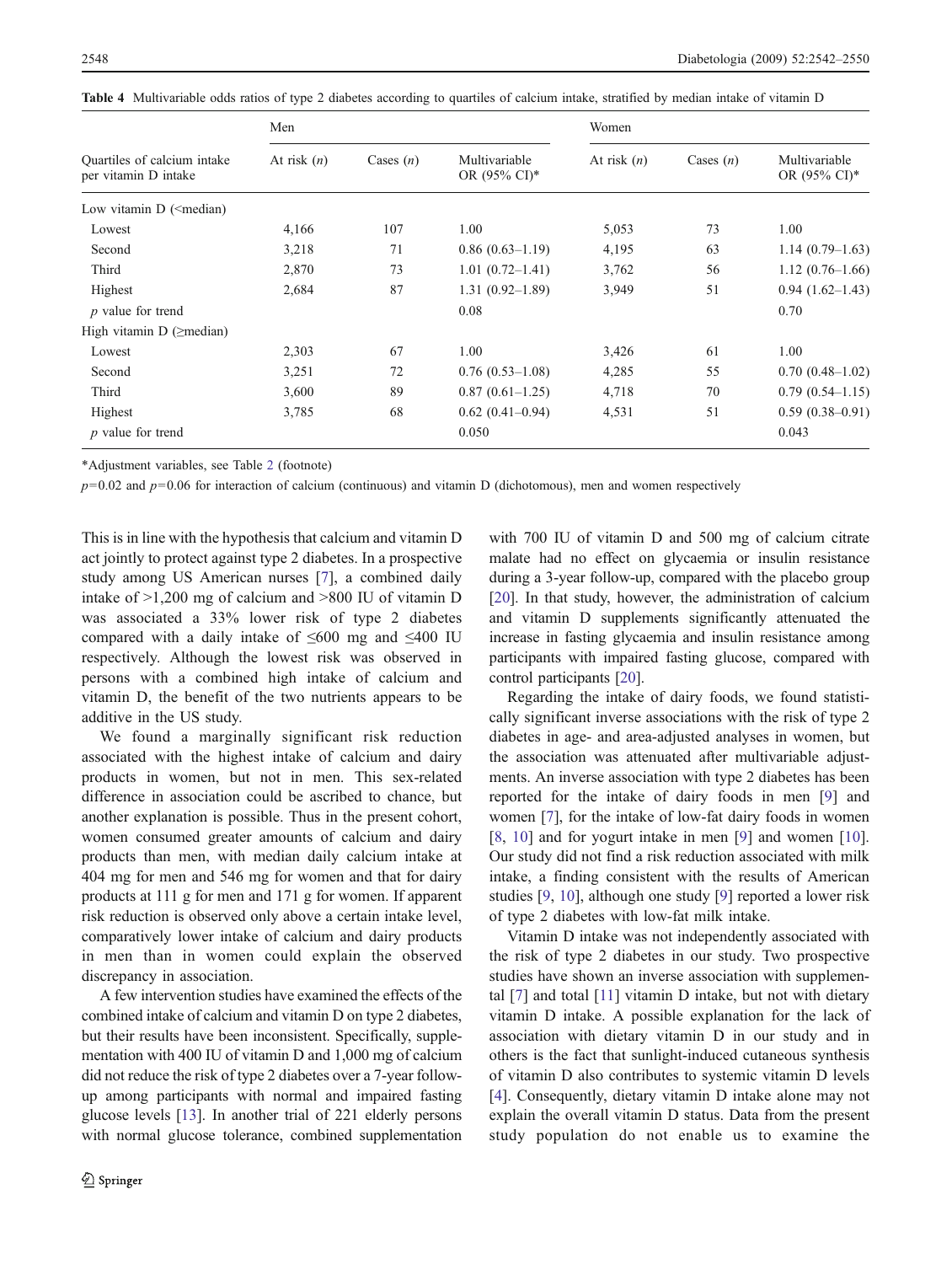<span id="page-7-0"></span>contribution of dietary vitamin D intake to circulating 25-OHD concentrations, an indicator of systemic vitamin D status. However, a study of Japanese women, which was conducted in winter [[21](#page-8-0)], showed that persons who frequently consumed fish, a rich source of vitamin D, had higher mean blood 25-OHD concentrations than those who consumed fish infrequently. Thus, dietary vitamin D intake could be used in ranking systemic vitamin D status at least when the amount of sunlight-induced cutaneous synthesis of vitamin D is low.

The precise mechanisms whereby calcium and vitamin D exert glucose-lowering effects are not clear. Calcium is essential for insulin-mediated intracellular processes. Intracellular calcium levels are tightly controlled within a narrow range to maintain insulin signalling [[22\]](#page-8-0). Calcium deficiency leads to the secretion of parathyroid hormone and increases calcium inflow from the extracellular fluid into intracellular regions, resulting in cellular calcium overload and impaired insulin sensitivity [5, [23](#page-8-0)]. In epidemiological studies, calcium intake was positively associated with insulin sensitivity [\[24](#page-8-0)–[26](#page-8-0)]. Vitamin D is also involved in insulin regulation [3, 4]. 1,25- Dihydroxyvitamin  $D_3$ , an active form of circulating vitamin D, binds to the vitamin D receptor on pancreas beta cells and enhances insulin receptor expression, resulting in improved insulin sensitivity [\[27](#page-8-0), [28\]](#page-8-0). Vitamin D deficiency has also been shown to impair insulin secretion in experimental studies [3, 4]. Moreover, because vitamin D facilitates calcium absorption in the intestines [\[29](#page-8-0)], vitamin D and calcium may act synergistically to reduce the risk of type 2 diabetes. Dairy foods rich in calcium may decrease the risk of diabetes through calcium-related mechanisms. In addition, milk protein induces the release of insulinogenic amino acids and the peptide hormone incretin, both of which augment insulin secretion [\[30](#page-8-0)].

Japanese patients with type 2 diabetes are on average leaner than white counterparts, which might reflect differences in insulin secretion and sensitivity between the two ethnic groups [\[31](#page-8-0)]. A multi-ethnic study of US American women [\[32](#page-8-0)] found that Japanese-Americans had lower beta cell function than non-Hispanic whites, suggesting a need to improve beta cell function as well as insulin sensitivity in order to prevent type 2 diabetes in the Japanese. If calcium and vitamin D have beneficial effects on beta cell function and insulin sensitivity, sufficient intake of these nutrients may have a large impact on reducing the risk of type 2 diabetes among Japanese.

The major strengths of our study include its prospective design, large sample size and the use of a validated food frequency questionnaire. However, several study limitations should also be mentioned. First, the incidence of diabetes was ascertained on the basis of self-reported information obtained from the participants. According to a validation study, self-reported diabetes exhibited a fairly good agreement with documented diabetes on the basis of medical records (94%), while sensitivity (82.6%) and specificity (99.7%) of self-reported diabetes were also high. Second, the dietary intake of calcium and vitamin D was only measured at one time-point and thus may not reflect long-term exposure. Third, we were unable to distinguish regular from low-fat dairy foods, two categories that may have different effects on the risk of diabetes. Fourth, we did not consider sunlight-induced cutaneous synthesis of vitamin D. Studies involving the measurement of blood 25-OHD, a marker of systemic vitamin D exposure, could reveal the association between vitamin D and the risk of type 2 diabetes more precisely. Finally, significant results obtained in subgroup analysis may be due to chance and thus should be interpreted with caution.

In conclusion, the present study provided no clear evidence to support an independent role of calcium and vitamin D in the development of type 2 diabetes. An inverse association between calcium intake and type 2 diabetes risk in persons with a higher vitamin D intake suggests that these nutrients may act jointly, rather than independently, in lowering risk of type 2 diabetes. This possibility warrants further investigation.

Acknowledgements The authors thank all the staff members in each study area and in the central office for their painstaking efforts in conducting the baseline and follow-up research. We thank Y. Matsushita and A. Nanri (both International Medical Center of Japan) for their helpful discussions, and K. Saito (International Medical Center of Japan) for editing the manuscript. This study was supported by Grants-in-aid for Cancer Research (19shi-2) and a Health Sciences Research Grant (Research on Comprehensive Research on Cardiovascular Diseases H19-016) from the Ministry of Health, Labour and Welfare of Japan.

Duality of interest The authors declare that there is no duality of interest associated with this manuscript.

## References

- 1. Wild S, Roglic G, Green A, Sicree R, King H (2004) Global prevalence of diabetes: estimates for the year 2000 and projections for 2030. Diabetes Care 27:1047–1053
- 2. Iso H (2008) Changes in coronary heart disease risk among Japanese. Circulation 118:2725–2729
- 3. Palomer X, Gonzalez-Clemente JM, Blanco-Vaca F, Mauricio D (2008) Role of vitamin D in the pathogenesis of type 2 diabetes mellitus. Diabetes Obes Metab 10:185–197
- 4. Tai K, Need AG, Horowitz M, Chapman IM (2008) Vitamin D, glucose, insulin, and insulin sensitivity. Nutrition 24:279–285
- 5. Zemel MB (1998) Nutritional and endocrine modulation of intracellular calcium: implications in obesity, insulin resistance and hypertension. Mol Cell Biochem 188:129–136
- 6. Pittas AG, Lau J, Hu FB, Dawson-Hughes B (2007) The role of vitamin D and calcium in type 2 diabetes. A systematic review and meta-analysis. J Clin Endocrinol Metab 92:2017–2029